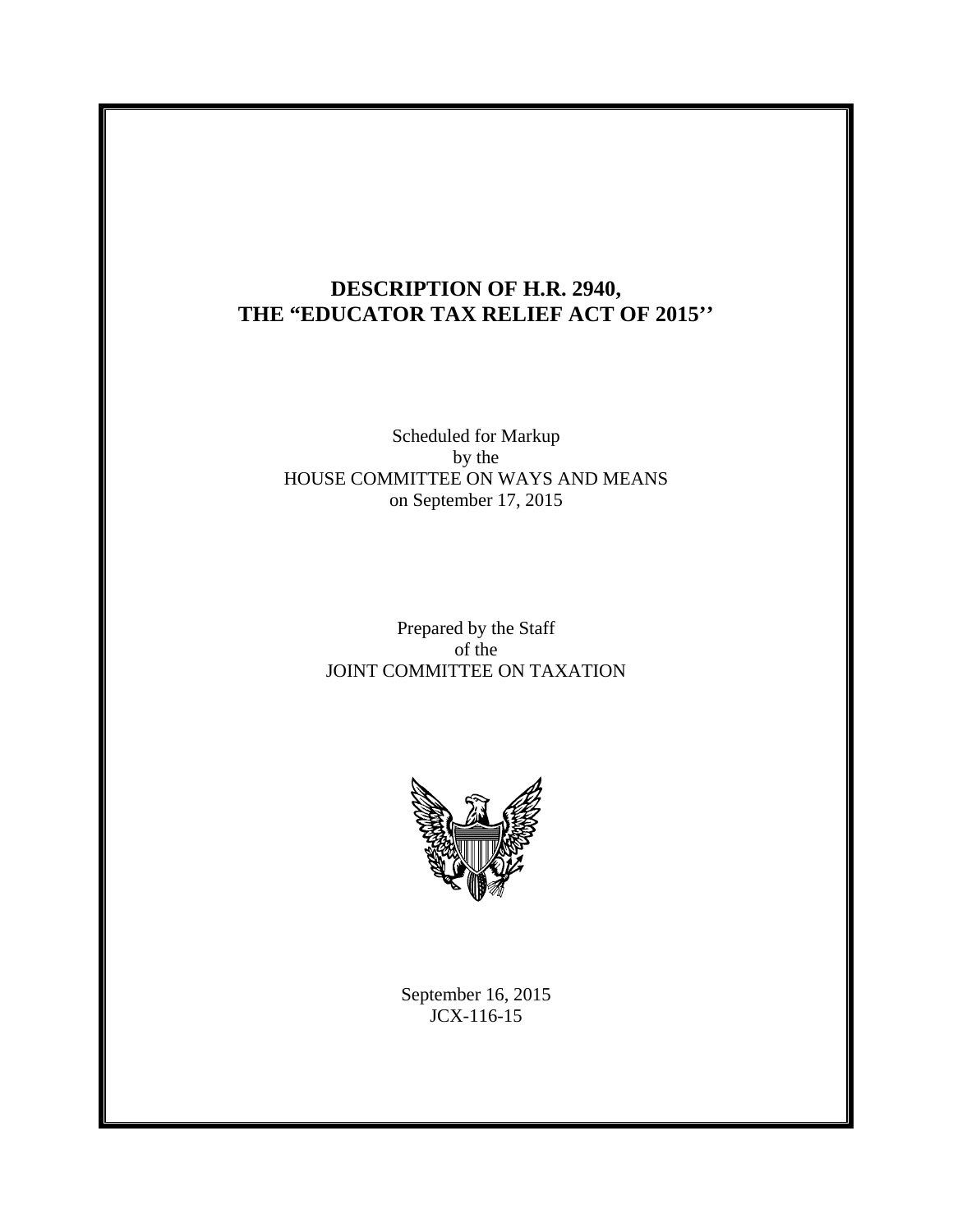## **CONTENTS**

| A. Above-the-Line Deduction for Certain Expenses of Elementary and Secondary School |  |
|-------------------------------------------------------------------------------------|--|
|                                                                                     |  |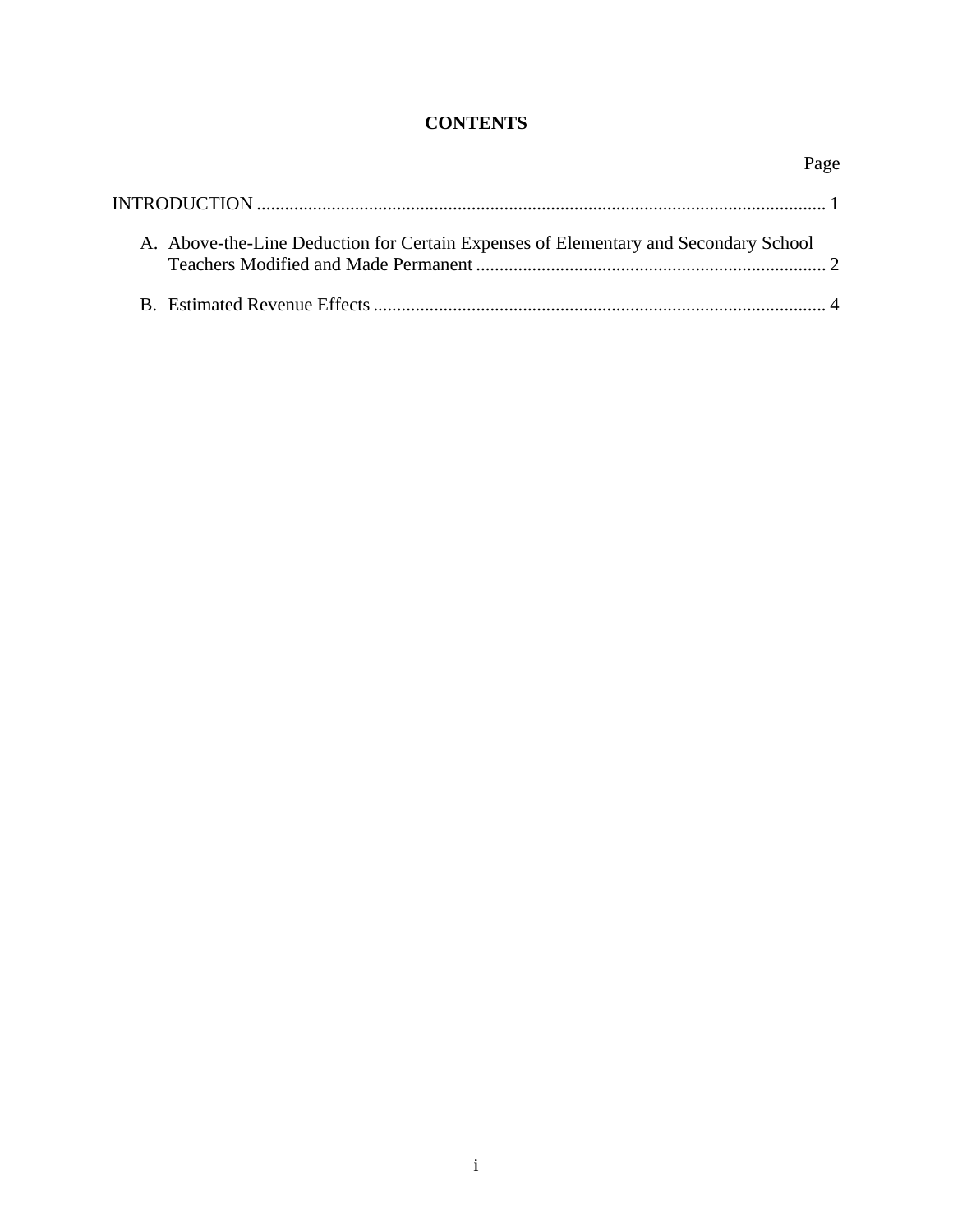### **INTRODUCTION**

The House Committee on Ways and Means has scheduled a committee markup of H.R. 2940, the "Educator Tax Relief Act of 2015," on September 17, 2015. This document, prepared by the staff of the Joint Committee on Taxation, provides a description of the bill.

<sup>&</sup>lt;u>1</u> <sup>1</sup> This document may be cited as follows: Joint Committee on Taxation, *Description of H.R. 2940, the "Educator Tax Relief Act of 2015"* (JCX-116-15), September 16, 2015. This document can also be found on the Joint Committee on Taxation website at www.jct.gov.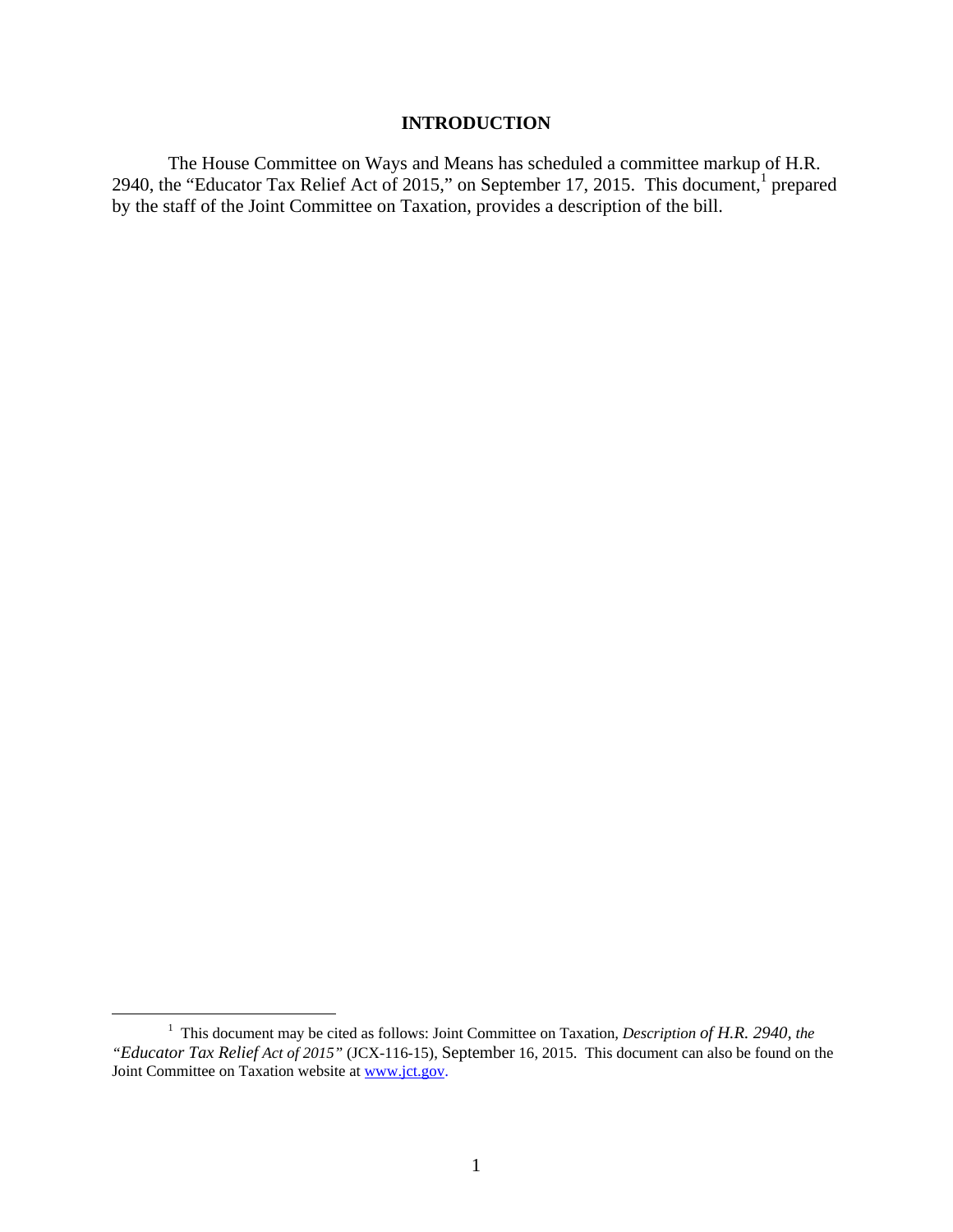### **A. Above-the-Line Deduction for Certain Expenses of Elementary and Secondary School Teachers Modified and Made Permanent**

#### **Present Law**

In general, ordinary and necessary business expenses are deductible. However, unreimbursed employee business expenses generally are deductible only as an itemized deduction and only to the extent that the individual's total miscellaneous deductions (including employee business expenses) exceed two percent of adjusted gross income. An individual's otherwise allowable itemized deductions may be further limited by the overall limitation on itemized deductions, which reduces itemized deductions for taxpayers with adjusted gross income in excess of a threshold amount. In addition, miscellaneous itemized deductions are not allowable under the alternative minimum tax.

Certain expenses of eligible educators are allowed as an above-the-line deduction. Specifically, for taxable years beginning prior to January 1, 2015, an above-the-line deduction is allowed for up to \$250 annually of expenses paid or incurred by an eligible educator for books, supplies (other than nonathletic supplies for courses of instruction in health or physical education), computer equipment (including related software and services) and other equipment, and supplementary materials used by the eligible educator in the classroom.<sup>2</sup> To be eligible for this deduction, the expenses must be otherwise deductible under section 162 as a trade or business expense. A deduction is allowed only to the extent the amount of expenses exceeds the amount excludable from income under section 135 (relating to education savings bonds), section 529(c)(1) (relating to qualified tuition programs), and section 530(d)(2) (relating to Coverdell education savings accounts).

An eligible educator is a kindergarten through grade twelve teacher, instructor, counselor, principal, or aide in a school for at least 900 hours during a school year. A school means any school that provides elementary education or secondary education (kindergarten through grade 12), as determined under State law.

The above-the-line deduction for eligible educators is not allowed for taxable years beginning after December 31, 2014.

#### **Description of Proposal**

The proposal makes the deduction for eligible educator expenses permanent. The proposal indexes the \$250 maximum deduction amount for inflation, and provides that expenses for professional development shall also be considered eligible expenses for purposes of the deduction. The proposal also makes a technical amendment to clarify the definition of eligible educator.

 $\frac{1}{2}$ <sup>2</sup> Sec.  $62(a)(2)(D)$ . Except where otherwise provided, all section references are to the Internal Revenue Code of 1986, as amended (the "Code").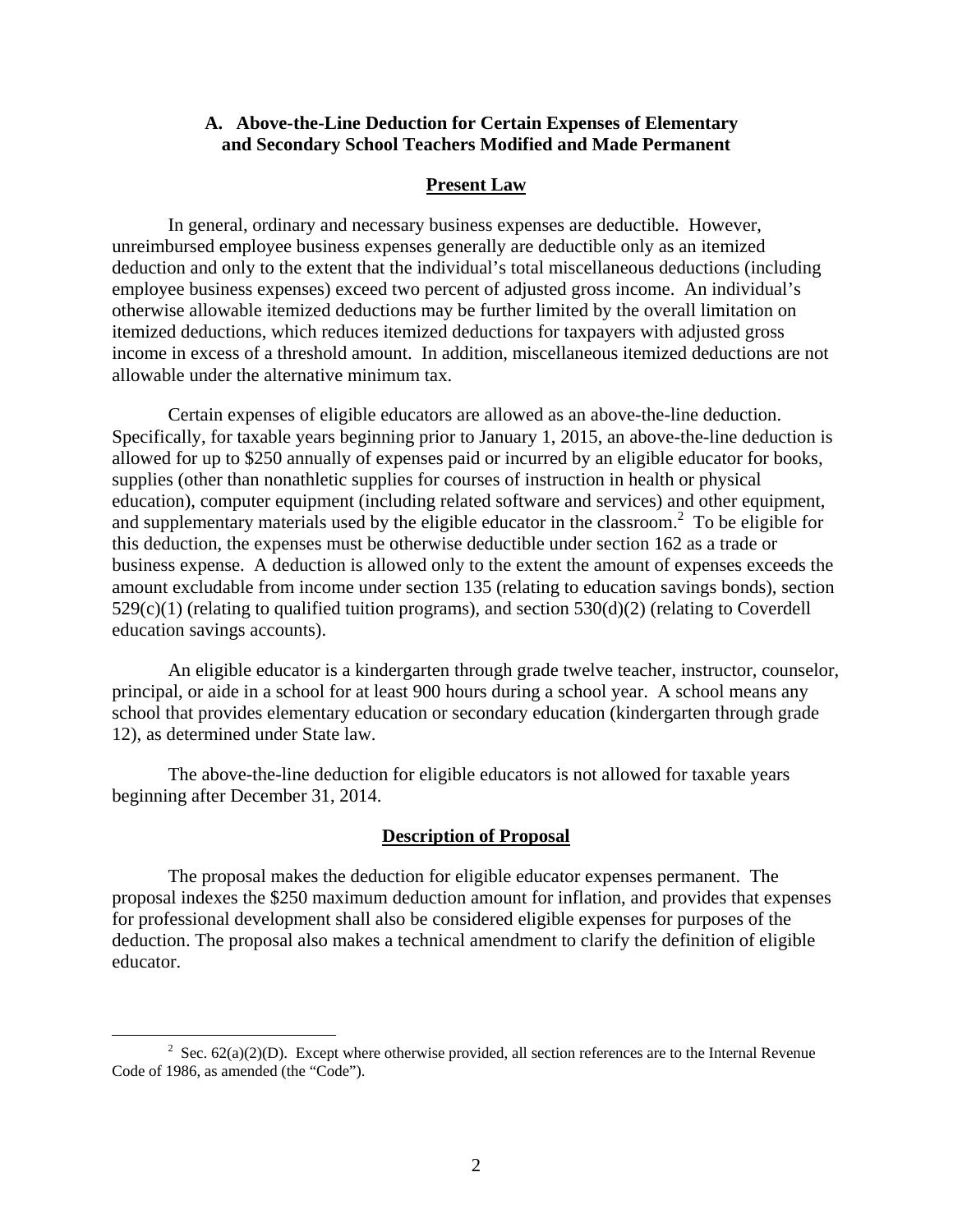## **Effective Date**

The proposal generally applies to taxable years beginning after December 31, 2014. The proposal clarifying the definition of eligible educator applies to taxable years beginning after December 31, 2001.